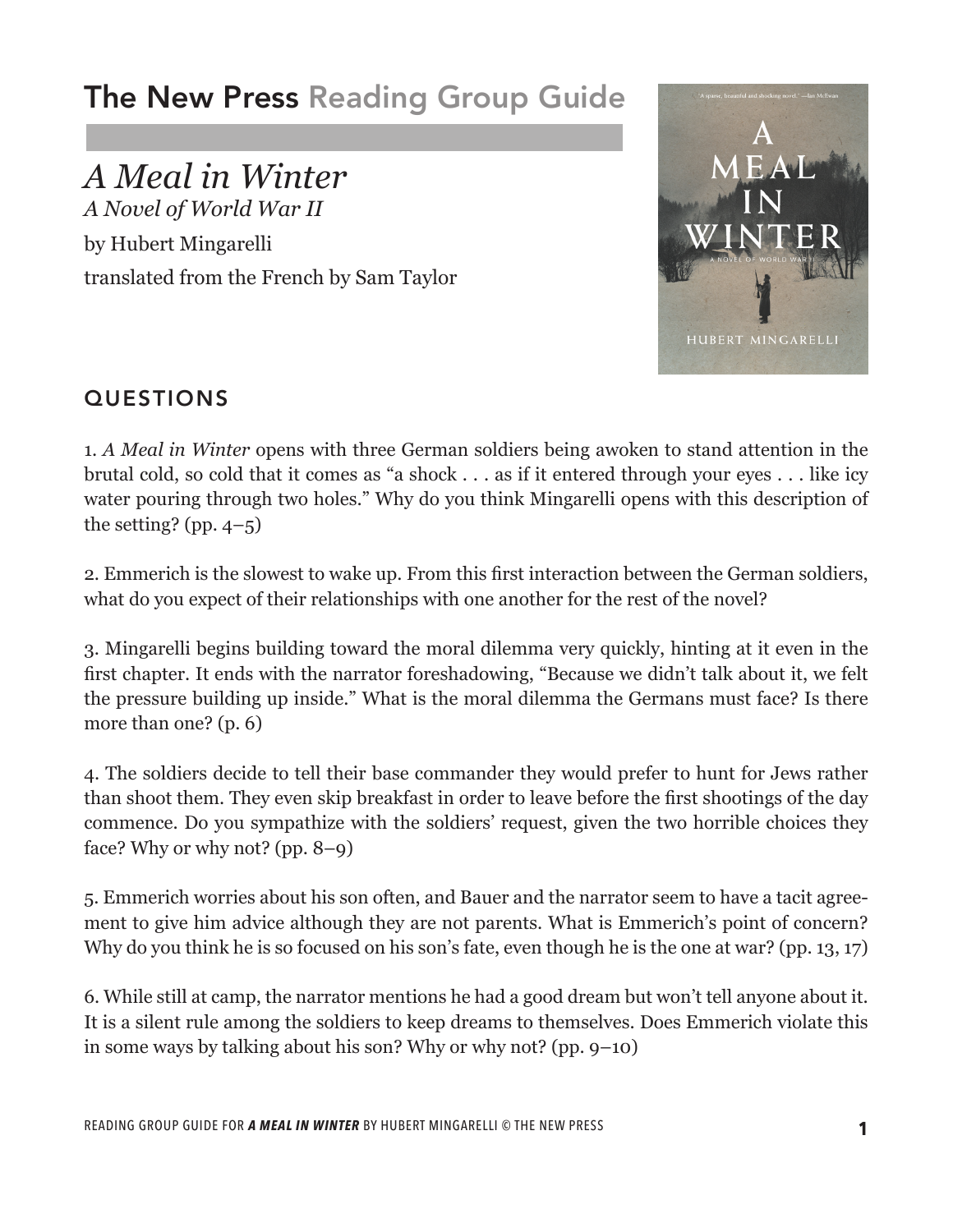7. As the narrator reveals Emmerich's impending fate—a tragic death come springtime—he describes the surroundings of the Polish village as dawn arrives: "A pale sun hung in the sky, as distant and useless, it seemed to us, as a coin trapped under thick ice" and says that they walked under an "aluminum sky." How does this description reveal the narrator's feelings about the future ahead of him? (pp. 24–25)

8. Emmerich finds an underground den, noticeable only by the rising heat from a small chimney flue that had melted frost on the trees nearby, in which a Jewish man is hiding. When the man comes out without a fight, why is the narrator so bothered by the hat the man is wearing? (pp. 80–81)?

9. The soldiers are banned from killing Jews on sight and instead must bring whomever they find back to camp. How does this new rule complicate or alleviate the dilemma the soldiers now face? (pp. 39, 58)

10. The majority of the plot involves the soldiers cooking a meal—from finding kitchen utensils in the cabin to slowly adding ingredients like salami and vodka, from how to keep the fire alive to negotiating how and when to eat. Why do you think Mingarelli focuses so much on this stew? And why do the soldiers?

11. The Polish soldier who joins the group is described as having "a monstrous smile, like a dead fish without teeth" when he discovers the Jew sitting in the cabin and then later smiling like "an animal." What kind of associations or emotions did this bring up for you? Did you have compassion for him by the end of the story or did you dislike him? (pp. 94, 121)

12. Does the Polish soldier's dog play a role in the group dynamic during the meal? Did you feel the dog was a positive or menacing presence?

13. Why are Bauer and the narrator so reticent to offer the Jewish man some of their stew? Have you experienced how sharing a meal can change how you see another person?

14. Each character's manner of eating and the tools they use to eat are described in detail. Did you feel that we learn something about each character through these descriptions? If so, what? (p. 125)

15. Toward the end of the meal, Emmerich proposes they should let the Jew go. Why do you think Emmerich's mind has changed? What do the soldiers debate? How does the narrator understand this dilemma in hindsight? (pp. 126, 137)

16. After the meal, the Jew is described as going back into the storeroom of the cabin: "He moved